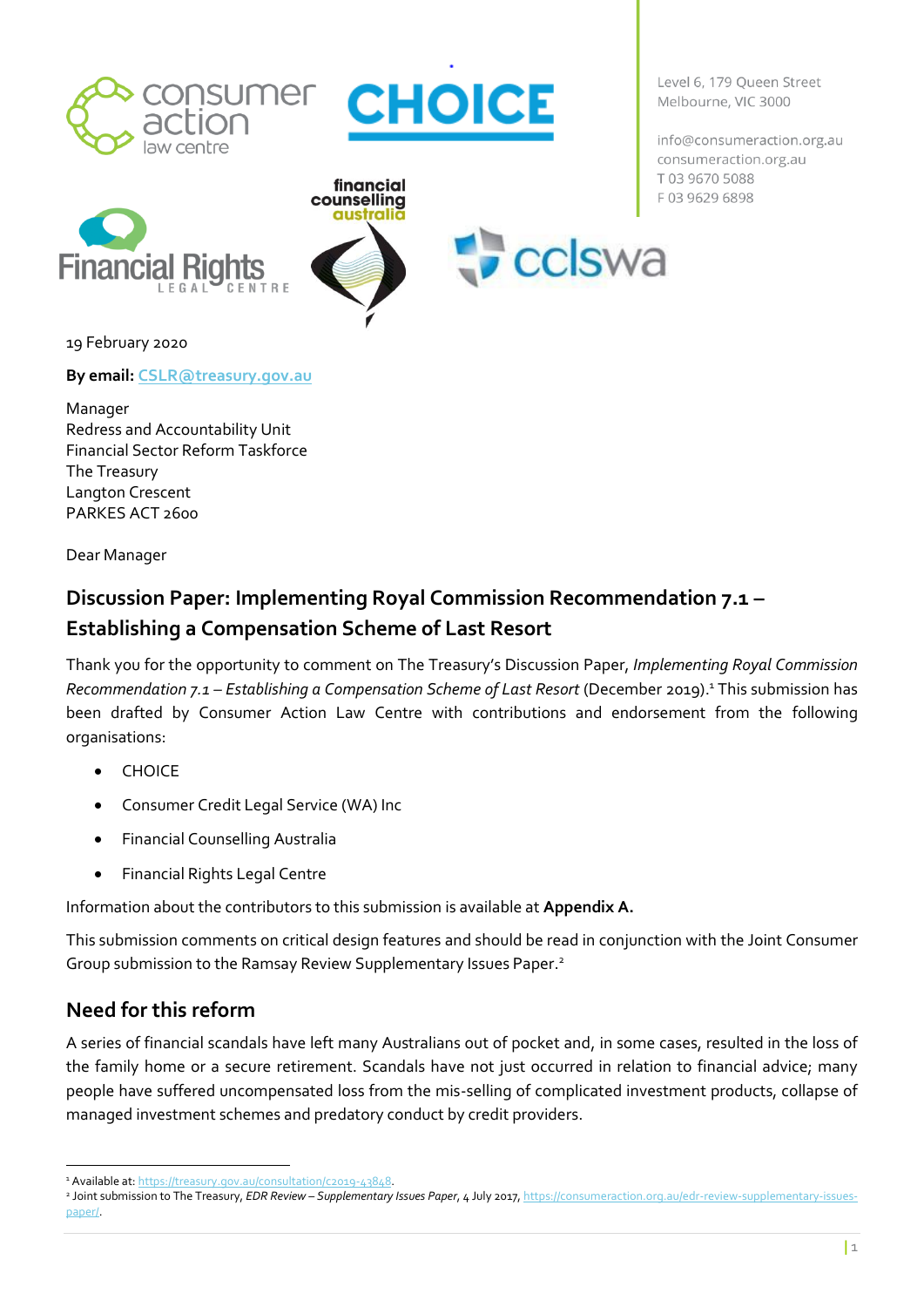Uncompensated losses arise when consumers and small businesses have been awarded compensation by an external dispute resolution scheme, court or tribunal, but due to, for example the inability of the financial firm to pay, they do not receive that compensation. That is where our current framework for compensating loss fails.

When the loss goes uncompensated, the harm experienced by individuals and families can be severe, with flowon costs for the community, Government and trust in financial firms.

A compensation scheme of last resort (**CSLR**) must be established to prevent the harm that results from uncompensated losses, and to rebuild trust and confidence in Australia's financial system. A CSLR is the missing piece of our financial services regulatory architecture.

We strongly support the Government's commitment to implement a CSLR, and to establish a broad scheme that goes beyond financial advice disputes.

# **Coverage beyond personal advice**

# **Q1. What is the appropriate coverage for the CSLR, beyond the provision of personal advice?**

A CSLR must have a 'broad coverage' approach as outlined in the Discussion Paper, meaning that the CSLR would apply to all activities that require a firm to hold AFCA membership. This would include credit, insurance and superannuation, and would include coverage of prudentially regulated activities. All AFCA determinations, including those against voluntary members, should be eligible as a bare minimum, ideally with extension to court and tribunal determinations.

Broad coverage is essential, regardless of the final funding model. The CSLR is a safety net—that means all disputes must be covered, including credit and superannuation. The very point of a compensation scheme of last resort is to stop people falling through the cracks, so we must not design a system with cracks from the outset.

If the CSLR is to factor in the lower risk of unpaid determinations for prudentially regulated activities, this should be accounted for in the funding model—not in the scheme's coverage. There are good reasons for prudentially regulated activities to be included in CSLR coverage, even if these activities are less likely to result in unpaid determinations. Broad coverage will provide clarity for consumers. By comparison, the low- and mid-coverage approaches would result in significant confusion and gaps in coverage. People will not understand why certain claims are covered but others are not, and will be highly unlikely to understand which activities are prudentially regulated or not.

Importantly, prudentially regulated firms like banks, insurers and super funds will benefit from improved consumer trust in the financial system that a broad-coverage CSLR can help deliver—particularly banks. Consumers are unlikely to understand arguments along the lines of "prudentially regulated services won't be in the scheme because their risk of failure is so low." Many will think this is another case of big and powerful firms avoiding responsibility when things don't go as planned. It is a good thing if consumers of certain services do not have to claim on the scheme—but the safety net should be there. This is the only way we can rebuild trust in the whole sector.

The policy process to establish a CSLR has taken nearly a decade, with numerous inquiries along the way. Now is the time to future-proof compensation arrangements in the financial system with a broad coverage CSLR, rather than attempt to fix gaps in a failed system after the fact.

Finally, it is important that larger, prudentially regulated firms have 'skin in the game'—that is, if larger market participants are involved in the clean-up, they will have appropriate incentives to prevent risky behaviour across the industry in the first place. Had some of these firms supported reforms proposed by consumers and consumer groups for years, there may be less historical uncompensated loss. Further, the remuneration models offered by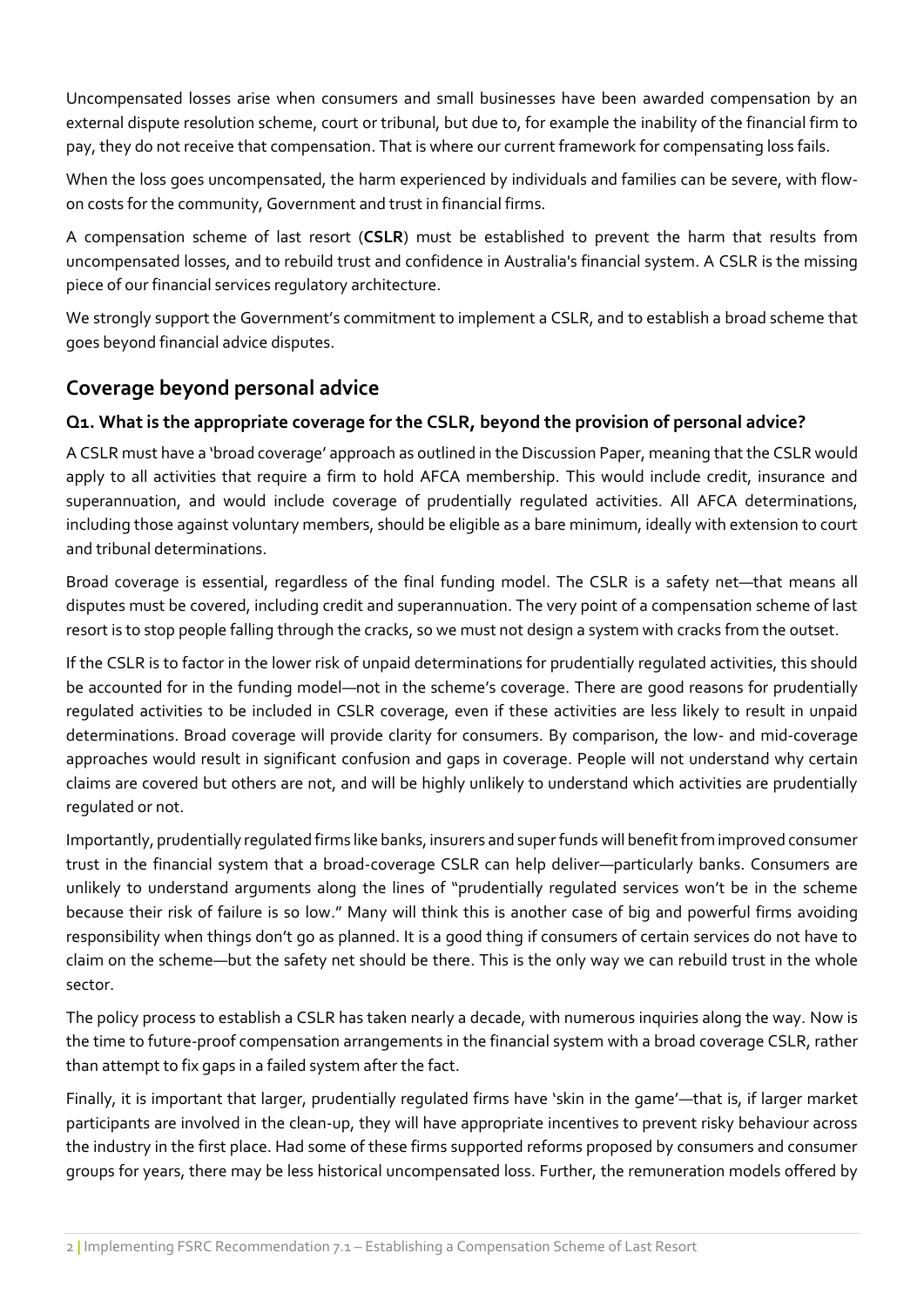large, prudentially regulated firms to intermediaries and other smaller financial services business that are more likely to fail have directly contributed to the problems the CSLR is designed to fix.

# **Q2. Would there be any unintended consequences from initially excluding court and tribunal decisions or from excluding voluntary members of AFCA from the CSLR?**

#### Courts and tribunals

Yes. Exclusion of court and tribunal decisions would distort choice of forum and would reduce access to redress.

Access to effective redress should not depend on which forum heard a dispute. The CSLR should cover relevant unpaid compensation awards from AFCA, tribunals and courts. It is important that the design of the scheme does not distort consumer choice about dispute resolution forums.

It is rare for a consumer to choose to take their dispute to court instead of the relevant EDR scheme, so the additional burden on a CSLR would be minimal. There are reasons why consumers might want to take their matter to a court. For example, it is a much more transparent forum. Moreover, consumers have a right to take their matter to a court should AFCA not decide in their favour. It may be reasonable, however, to align the claims limit and compensation caps for court awards to that of the corresponding AFCA jurisdictional claims and limits.

#### **Marissa and John's story**

Marissa and John were interested in refinancing their property, and consolidating their debt. John was a truck driver, and Marissa also had a courier business. They were listening to the radio and heard about a local place offering refinances. They went and met with a couple, who were mortgage brokers and who would also act as the mortgage manager of the subsequent loan. The brokers promised that after 12 months the interest would drop from 10.95% to the standard variable rate. The payments looked very tight, but Marissa and John thought if they tightened their belt and ate peanut butter sandwiches for a while they could make it work for 12 months. It didn't work, and after 12 months they did not get a lower interest rate and they fell behind. Marissa and John raised a complaint and they received a bundle of documents from the lender. Some of these documents that had been completed by the brokers were just plain wrong. In fact, some of Marissa and John's signatures were actually forged. Marissa and John lodged a complaint in the relevant EDR scheme, who after a number of months did not find in their favour. They then commenced proceedings in the Tribunal (who had jurisdiction at the time), and successfully obtained a judgment for their loss of \$90,000. But, the lender by then had already taken possession of their home. They could not enforce the judgment, as the couple did not have insurance and no assets (or if they did, they never claimed) and had since ceased trading. Marissa and John are now high and dry with a worthless judgment and left with a shortfall on the property.

*Source: Financial Rights Legal Centre, 2015*

#### Small claims

At the very least, the initial CSLR should include small claims jurisdictions in courts and tribunals. For example, people can bring consumer credit matters under the *National Consumer Credit Protection Act 2009* to the Federal Circuit Court's small claims jurisdiction, which can award compensation up to \$20,000. Consumer Action has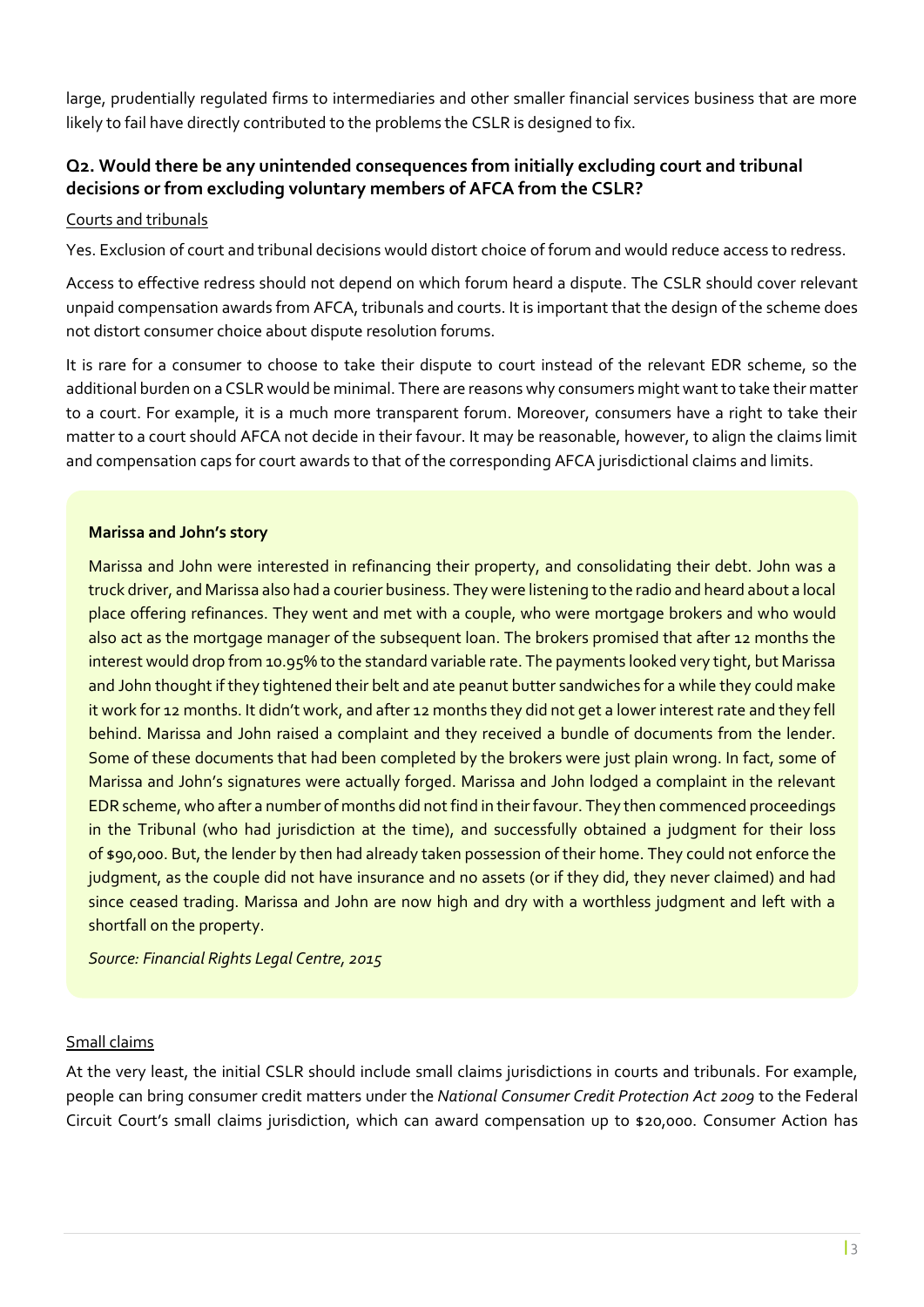assisted people experiencing vulnerability to bring litigation against consumer lease providers for unaffordable consumer leases, and payday lenders for breaches of the credit laws.<sup>3</sup>

Inclusion of small claims jurisdictions are unlikely to place an onerous burden on the initial CSLR because the compensation caps are very low, particularly by comparison to AFCA. These forums are likely to have lower numbers of relevant claims than AFCA.

#### Class actions

Ideally, class actions would ultimately be included within the CSLR. However, we acknowledge that there is further work to be done on modelling the inclusion of class actions within the CSLR. We support the exclusion of class actions during the set-up phase to allow further modelling. A clear timetable for this modelling should be established.

#### Modelling and timetable for inclusion

If, contrary, to our recommendation, courts and tribunal awards are excluded, Treasury must establish:

- 1. a clear timetable to including in the CSLR any forums that are ultimately excluded during set-up phase we suggest a maximum of 3 years; and
- 2. a clear commitment to establishing an independent and robust evidence base, including modelling, for inclusion/exclusion during that time.

#### **Voluntary members**

On balance, we support voluntary AFCA members being required to financially contribute to funding the CSLR. Allowing some AFCA members to avoid coverage by the CSLR will create a risk of future unpaid determinations, which may undermine community confidence in AFCA and the financial system as a whole. There are well known gaps in the membership of AFCA due to lags in establishing licensing regimes for emerging industries in the financial sector. Current firms that are not required to be licensed and therefore are not required to join AFCA include:

- Debt management firms—despite Recommendation 10 of the Ramsay Review Final Report, delivered to Government on 3 April 2017;
- 'Buy now, pay later' lenders; and
- Small business lenders, including those providing small fast loans to people working in the gig economy, such as Uber.

While it is important to encourage emerging industries to voluntarily join AFCA, firms who join also obtain the benefit of appearing to be trustworthy and 'good' industry players. Such firms should have no concerns around making a small contribution to the CSLR. Nor should firms not get the benefit of improved trust and confidence in its services without the corresponding obligations. For example, in a recent submission to the Senate Select Committee on Financial Technology and Regulatory Technology 'buy now pay later' lender Afterpay, effectively arguing for continued self-regulation, pointed to its voluntary membership of AFCA:

Although Afterpay is not subject to the NCCP Act, we have been a voluntary member of the Australian Financial Complaints Authority (AFCA) (and its predecessor scheme) since 2016. Providing consumers with

<sup>3</sup> [https://consumeraction.org.au/20190913-rent4keeps-consumer-leases/.](https://consumeraction.org.au/20190913-rent4keeps-consumer-leases/)

<sup>4</sup> **|** Implementing FSRC Recommendation 7.1 – Establishing a Compensation Scheme of Last Resort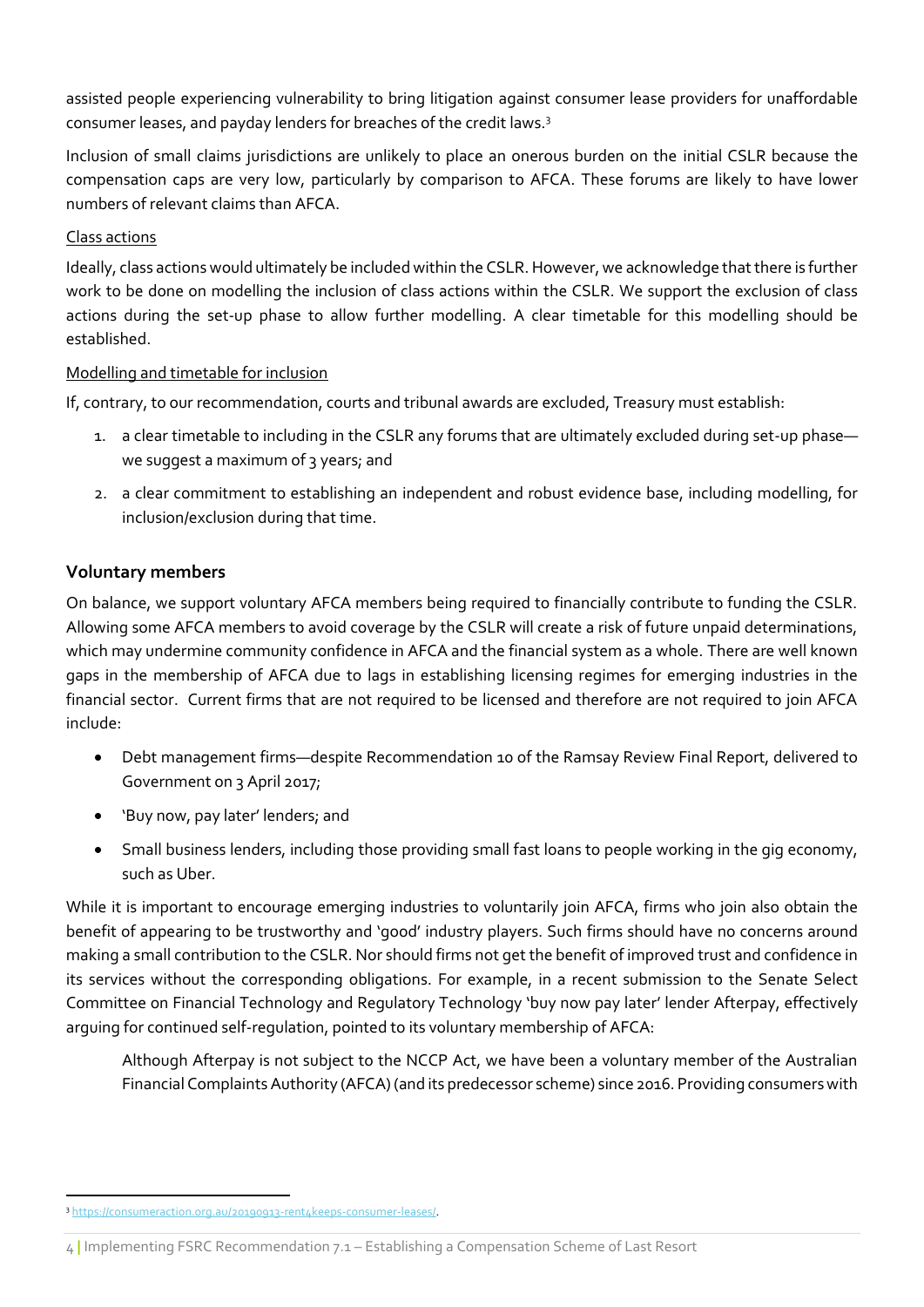access to AFCA is a critical consumer protection and we are proud of the low number of complaints that are taken to AFCA by our customers.<sup>4</sup>

Providers such as Afterpay should be equally proud of its customers having redress pursuant to a CSLR.

## Funeral expenses policies

The problem of funeral 'expenses only' polices highlights the need for voluntary members to contribute to the CSLR. This problem is well-known to Treasury and Government.

We have long held concerns about harm caused by the Aboriginal Community Benefit Fund (**ACBF**) (now trading as Youpla) in Aboriginal and Torres Strait Islander communities. One person harmed by the operations of ACBF was Ms Tracey Walsh, an Aboriginal and Torres Strait Islander woman living in Victoria. Ms Walsh provided evidence of her experiences to the FSRC. ACBF was the catalyst for Recommendation 4.2 of the FSRC.

Since the FSRC, our organisations continue to take enquiries about ACBF and hear stories of harm. These experiences are exemplified by:

- case studies 1 and 2 to our recent submission to The Treasury;<sup>5</sup> and
- a new report from Consumer Action Law Centre and the Victorian Aboriginal Legal Service, *Consumer Issues in Victorian Aboriginal Communities: Integrated Practice Project Final Report 2020*. 6

Until the passage of recent FSRC reforms,<sup>7</sup> providers of funeral expenses policies were not covered by the financial services licensing and conduct regime of the *Corporations Act 2001* (Cth) (**Corporations Act**) due to their exemption as financial products pursuant to section 765A of the Corporations Act and regulation 7.1.07D of the *Corporations Regulations 2001* (Cth).

This licensing loophole means that funeral expenses providers have not been compulsory members of AFCA, and would not be required by law to join until the licensing obligations come into effect under the reforms, and any providers seek and obtain a licence. Even at that time, there are no guarantees that previous and existing policyholders affected by past misconduct by providers of funeral expenses policies will be compensated.

If, for example, ACBF goes out of business, it may leave claim holders facing the loss of past contributions and no future coverage for the costs of their funerals. It would be a perverse outcome if communities were to bear the cost of poor legal drafting, and inappropriate legal loopholes.

ACBF was required to be a member of an EDR scheme as a result of enforcement action taken by ASIC, but was not required to be a member under legislation. Recent legislative changes require ACBF to obtain an Australian Financial Services Licence and EDR membership if the company offers new funeral expenses-only policies after 1 April 2020. However, ACBF is not required by legislation to do so for previous or existing policies - ACBF would be considered a 'voluntary member' and would not be covered by the proposed CSLR. This has the potential to harm a large cohort of current and former policyholders who would miss out on compensation for misconduct if ACBF were to become insolvent. We have made additional comments about the definition of 'voluntary' below.

<sup>4</sup> AfterPay Limited, Submission to Select Committee on Financial Technology and Regulatory Technology, Submission 83, p 13: [https://www.aph.gov.au/DocumentStore.ashx?id=79fc0dda-c2ad-4930-9192-5a03a726df16&subId=675279.](https://www.aph.gov.au/DocumentStore.ashx?id=79fc0dda-c2ad-4930-9192-5a03a726df16&subId=675279) 

<sup>5</sup> Joint submission to The Treasury, *Removal of the exemption for funeral expenses policies– Exposure draft legislation*, 22 October 2019, Appendix B: Case studies, p 10: https://consumeraction.org.au/wp-content/uploads/2019/10/221019-Joint-Submission-Funeral-expenses-exemption-Final.pd

<sup>6</sup> See pages 8-14 on funeral insurance: [https://consumeraction.org.au/consumer-issues-in-victorian-aboriginal-communities-integrated-practice-project](https://consumeraction.org.au/consumer-issues-in-victorian-aboriginal-communities-integrated-practice-project-report-2020/)[report-2020/.](https://consumeraction.org.au/consumer-issues-in-victorian-aboriginal-communities-integrated-practice-project-report-2020/) 

<sup>7</sup> *Financial Sector Reform (Hayne Royal Commission Response—Protecting Consumers (2019 Measures)) Act 2020* (Cth).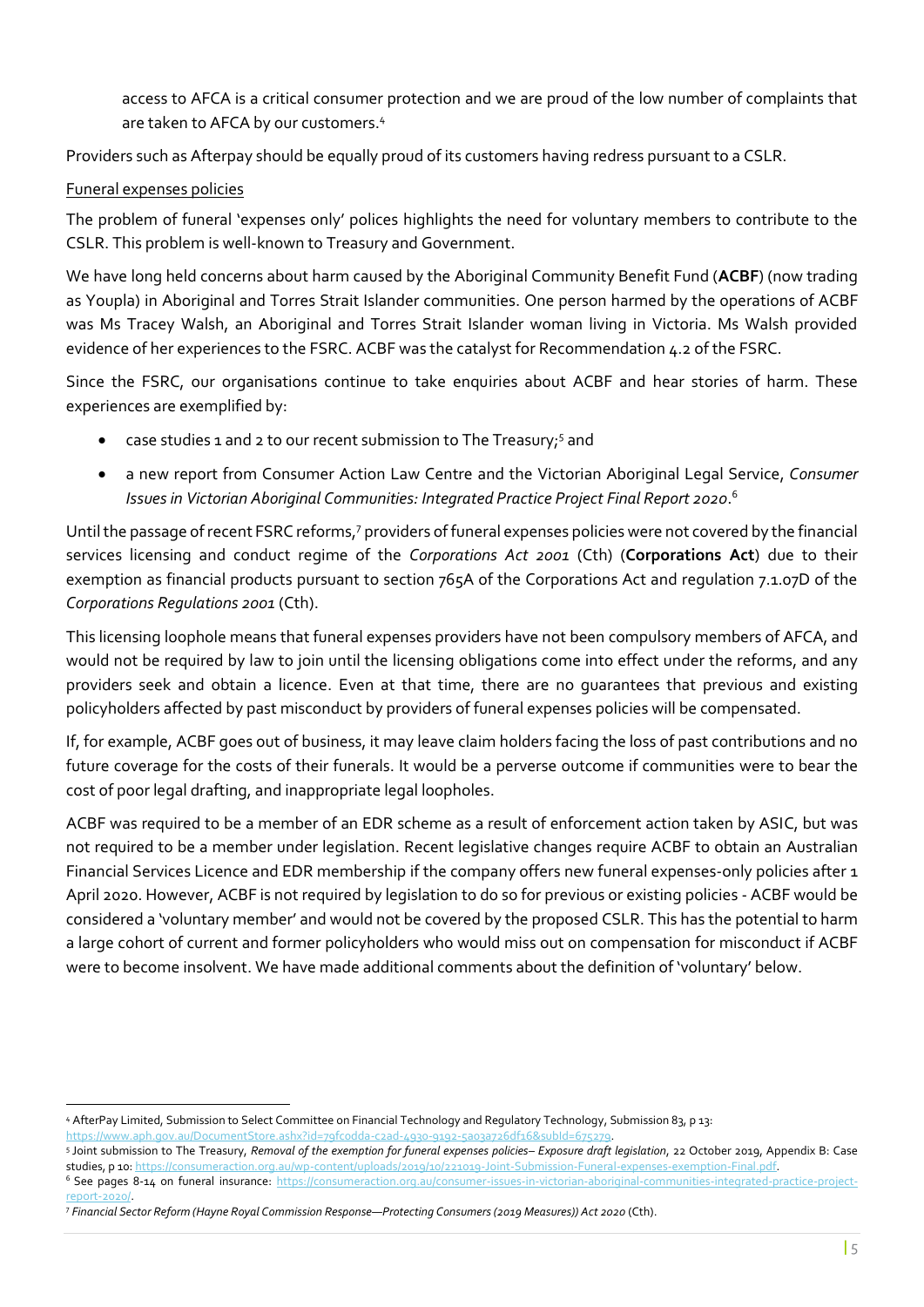#### Definition of 'voluntary'

Importantly, Treasury should clarify the meaning of 'voluntary' member. We recommend that a firm consider a non-voluntary member of AFCA for the purposes of CSLR funding if the firm is required to join AFCA as a condition or requirement of:

- a relevant licence;
- a relevant industry code that the firm is required or chooses to subscribe to; and
- an enforceable undertaking or other enforcement action.

Regardless of whether voluntary members fund the scheme, determinations against all types of members should be included within the coverage.

# **Funding arrangements**

The most critical issue for consumer advocates is that the final funding model does not undermine or reduce the scope of coverage. Treasury must ensure that the final funding model:

- has appropriate incentives to reduce misconduct and risky behaviour across the financial system as a whole;
- is sufficient and sustainable to fund broad coverage over time and withstand shocks; and
- ensures timely payment to consumers to mitigate the known impacts of uncompensated financial losses from firm misconduct.

#### **Q3. To what extent should the funding model be based on risk?**

We support a risk-based funding model, including some fixed administration fees, with some consideration of a particular firm's capacity to pay.

We recognise that the funding mechanism will be the most controversial part of a new scheme. In particular, some large institutions may argue that they should not contribute to the cost of the scheme, as they are able to compensate their customers for any loss. There are several reasons, however, that the entire industry broadly should contribute to the cost of the scheme, and that a significant capital base be established from the beginning of the scheme.

First, many of the financial advice scandals have been the result not only of poor financial advice, but also financial products that have not been appropriate to the needs of consumers. Those products are, for the most part, designed and/or distributed by larger, better capitalised industry participants. Large participants also benefit from the sales activities of smaller financial advisers and brokers. In some cases, large participants provide finance for products sold by smaller providers. Given the integrated nature of the financial services sector, it makes sense that all levels of the supply chain should contribute, including product issuers.

Second, prudential regulation of a firm (or particular activities of the firms) should not alone mean they avoid contributing to the scheme. Prudentially regulated firms such as insurers, most superannuation funds and banks all benefit from trust and confidence in the financial system as a whole. While there is less evidence of historical uncompensated loss, it is not beyond possibility that a prudentially regulated firm would collapse in the future or would incentivise smaller players to engage in high risk sales conduct. APRA does not take a zero-risk approach to prudential regulation.

More importantly, prudentially regulated firms do engage in unfair conduct, misconduct and conduct falling well short of community expectations. Recent AFCA statistics show that, of the 44,988 complaints received from its commencement on 1 November 2018 to 30 June 2019: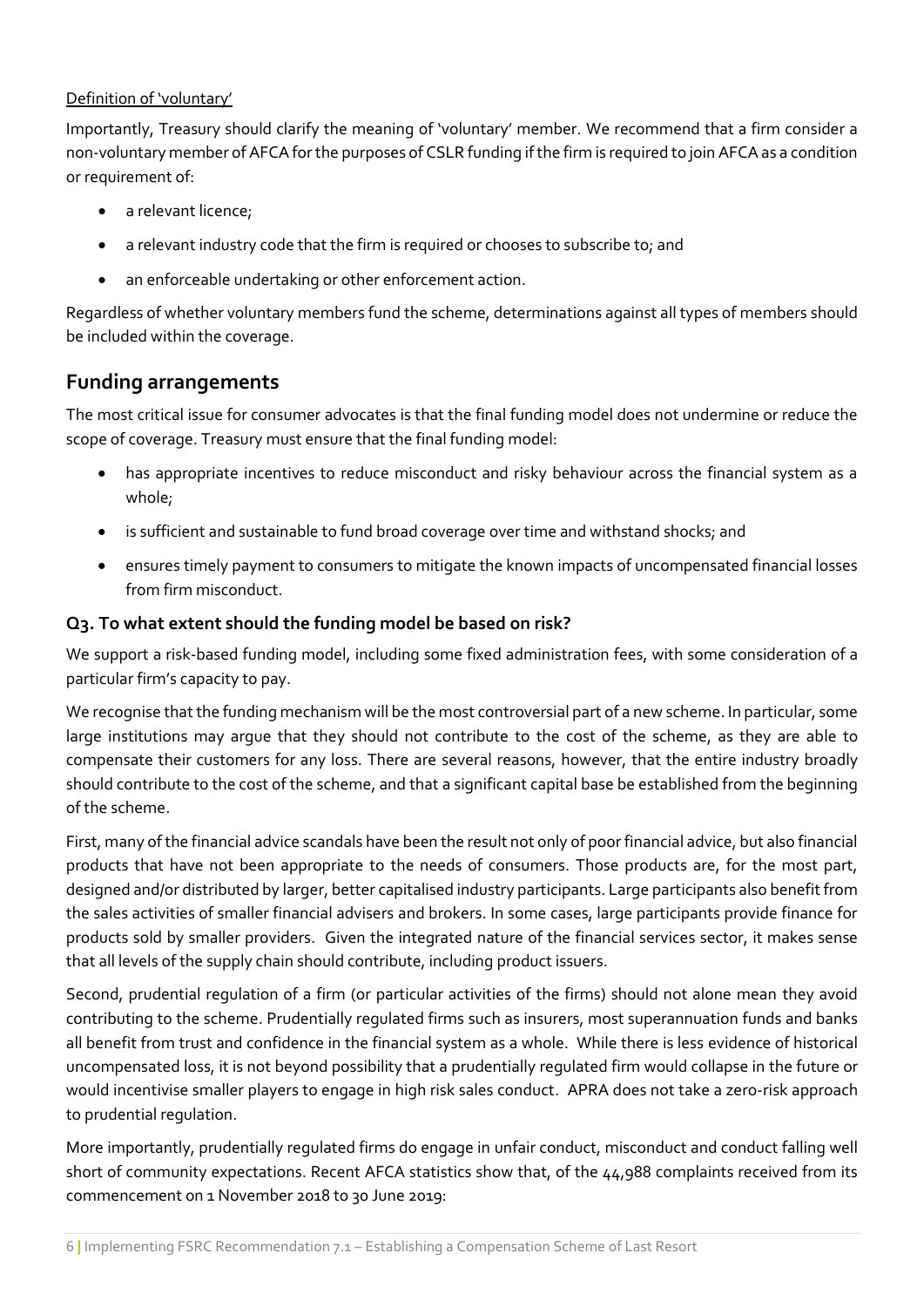- 16,214 were against banks, including 2,872 for deposit-taking and payment systems;
- 9,287 were against general insurers; and
- 3,224 were against superannuation funds.<sup>8</sup>

If prudentially regulated firms are seen to be arguing for carve outs from the CSLR, people's confidence and trust in the financial system as a whole—and all financial firms within it—is undermined. Low trust and confidence are not in the interests of prudentially regulated firms.

## **Q4. How should risk be assessed?**

No comment.

## **Q5. Should the funding model assess risks at the individual financial firm level or at the financial service class level?**

Risk based fees should be at an industry level, rather than the firm level. This would help to ensure that there are the right incentives to improve conduct across the industry. If particular firms or segments of an industry are engaging in risky conduct, then industry-based risk fees will incentivise the industry to reform as a whole. These improvements to the overall industry will ultimately reduce the need for consumers to call on the scheme, and therefore lower fees would need to be paid to the scheme over time. In the early stages of the CSLR, financial services, for the purposes of a risk-based model, can be grouped in broad classes, to reduce cost and complexity of the scheme. If there is evidence of particularly high-risk behaviour within any of these broad classes, the model can become more granular over time.

# **Q6. Should a risk- based funding model apply to all CSLR costs?**

As noted above, the model should include a blend of risk-based fees and fixed (or non risk-based) administration fees.

# **Q7. To what extent should the funding model be based on a firm's ability to pay?**

We support some consideration of the firm's ability to pay. We agree with the Ramsay Review that the funding model should not result in a substantial lessening of competition amongst financial firms, while ensuring all firms make an appropriate contribution.

There are many bigger players that have a much greater capacity to fund a CSLR, because of their market domination. Smaller firms cannot afford the same size levy as big corporations. However, these firms do have a higher risk of collapse and clients requiring access to the scheme.

We note that if, as we recommend above, the scheme has broad coverage, including large prudentially regulated firms, then the cost to smaller firms may be more affordable.

# **Q8. How should ability to pay be assessed?**

No comment.

# **Q9. What are suitable universally available metrics to assess a firm's ability to pay?**

No comment.

# **Q10. How should the funding model address unexpected costs?**

We strongly support the CSLR establishing a strong capital base. The capital base should aim to prevent uncompensated loss, rather than try to fund it afterwards through special levies. For large unexpected costs, such as if there is a serious pay-out or collapse, there may be a role for government to step in, which the community

<sup>8</sup> Australian Financial Complaints Authority, AFCA Datacube, accessed 14 February 2020[: https://data.afca.org.au/at-a-glance.](https://data.afca.org.au/at-a-glance)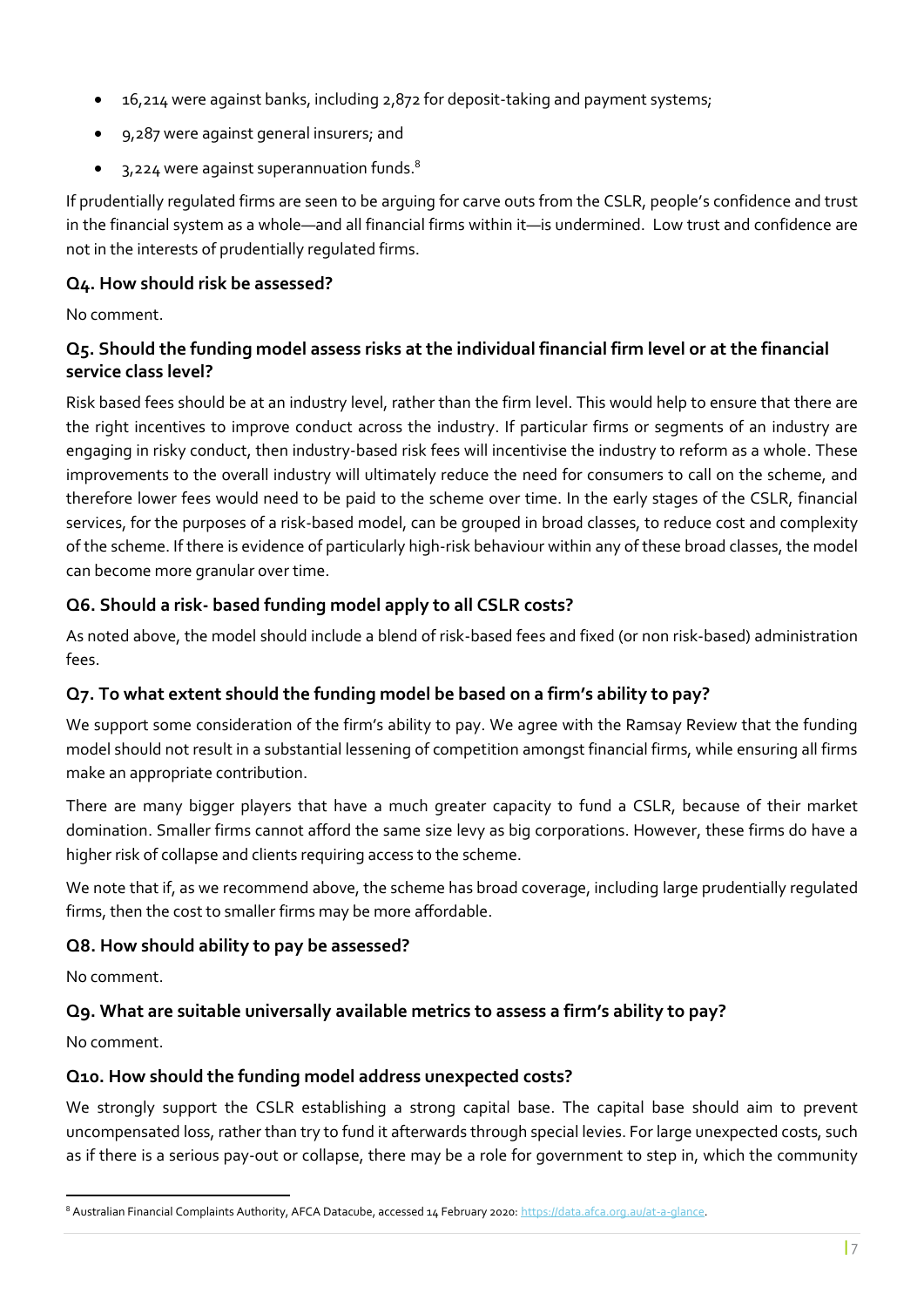expects. However, establishing a large capital base and solid funding model should eliminate the need for government financial support for the scheme.

Consumers want and need to be paid in a timely way. The reality is that anyone needing to claim on a last resort scheme is already at the end of a long journey. The impacts of uncompensated loss on individuals and families, with flow on impacts for the community, Government and trust in financial firms, are well-understood.

# **Q11. Is it better to avoid levy volatility or funds being tied up in a capital base that may not be often used?**

No comment.

## **Q12. If a CSLR capital base is to be established, what is a suitable minimum capital requirement?**

Establishing a large capital base should be a priority and should be spread across the whole industry. Rigorous economic modelling is required to ensure the capital base is enough to fund potential losses across the industry.

## **13. If levies are to be collected after the CSLR becomes aware of unexpected additional costs, how will financial firms manage this?**

No comment.

## **Q14. Should a maximum cap apply to the annual levies that can be imposed on participating financial firms?**

No, there should not be a maximum cap applied to annual levies. This will inevitably lead to a maximum compensation cap. There are mechanisms to ensure that levies are sustainable and affordable over time. Firms will invariably exert pressure on whoever sets the cap to keep levies low, which could undermine the scheme's capital base and ability to pay out claims.

# **Q15. If a maximum cap is imposed, what is an appropriate metric for this cap (for example, gross revenue from covered financial services)?**

No comment.

# **Q16. If a maximum cap is imposed, what should the maximum cap be?**

No comment.

# **Q17. If a maximum cap is imposed, what mechanisms should the CSLR have to avoid going into deficit (for example, an ability to raise further levies from financial firms that are yet to reach the maximum cap and/or to further limit compensation so that expenditure is kept under the effective annual maximum for the scheme)?**

If, contrary to our recommendation, a maximum cap is imposed, the CSLR should have mechanisms to raise additional levies to replenish the capital base to prevent a deficit. If compensation were to be limited, then a rationing mechanism based on financial hardship should be used to determine the amount of compensation awarded, or full compensation could be deferred until additional levies were sufficient to cover the shortfall.

Rather than raising levies or limiting compensation, we would prefer the CSLR establish and maintain sufficient capital base to prevent deficit.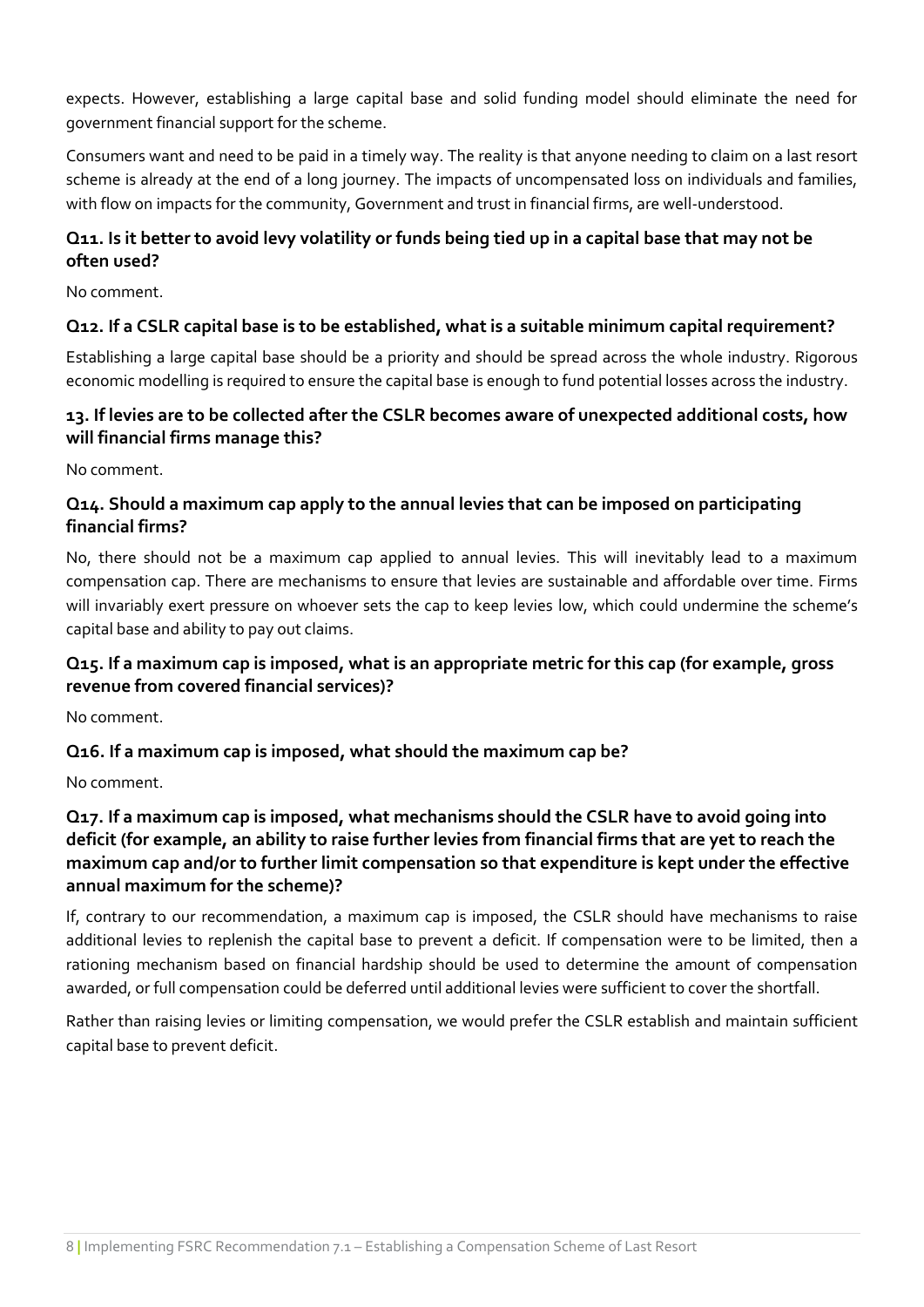# **Compensation to be paid**

## **Q18. How should compensation limits be used by the CSLR to balance the interests of consumers and those funding the scheme?**

As a general principle, a consumer should be able to recover their full loss as awarded by AFCA or by tribunal or court order. However, if a CSLR compensation cap is imposed, then it should be no less that the AFCA compensation cap and be indexed accordingly to increase and continue aligning over time.

This alignment will have many benefits. It will be clear for consumers and industry to understand. The CSLR should track AFCA limits over time, meaning one, rather than two, processes to increase limits.

The majority of AFCA claims are far below the compensation limits, and we understand that the average AFCA determination is around \$100,000.<sup>9</sup> While some AFCA claims have unlimited compensation caps, such as guarantee disputes, the remedy is usually setting aside the guarantee, not compensation. Indeed, the compensation sub-limits for non-financial loss are woefully low—currently capped at only \$5,000 per claim.

## **Q19. If the CSLR compensation limits are to be lower than AFCA's claim limits, what limit would be appropriate?**

There is no reason to set the CSLR limits lower than the AFCA claim limits. This would be against the recommendation of the Ramsay Review and would risk undermining community confidence in the scheme. We strongly oppose setting CSLR limits lower than AFCA claim limits.

If, contrary to our recommendation, the CSLR compensation limits are to be less than the AFCA limits, this should be set as a maximum dollar value (i.e. the maximum compensation paid is 80% of the AFCA limit or \$400,000 for consumer claim) not as a percentage of the compensation awarded (i.e. 80% of the \$X awarded in the AFCA determination).

It would be inappropriate and unfair for smaller claims to have only a percentage of a claim paid, particularly for the types of disputes that affect people experiencing vulnerability. Our clients have credit and debts matters that are very unlikely to hit the compensation limits of AFCA.

<sup>9</sup> Statistic from Treasury staff at the CSLR Roundtable hosted in Sydney on 21 January 2020.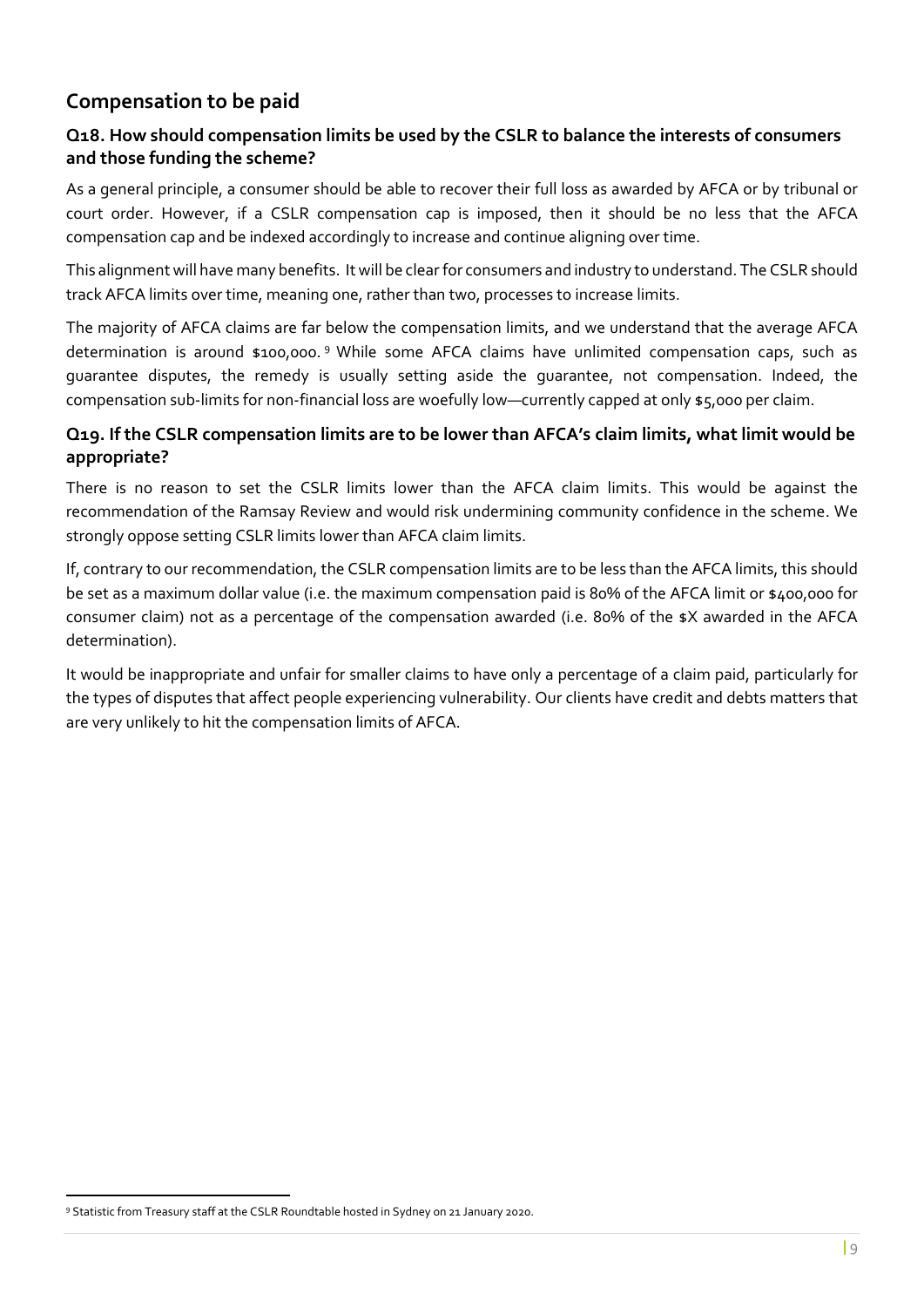We refer to Carol's case study in our submission to the Ramsay EDR Review Issues paper. $^{10}$ 

#### **Carol's story**

In early 2012, Carol (name changed) approached a 'rent-to-buy' caryard to trade in her old car and purchase a larger car. At the time, Carol was living in emergency accommodation and supporting three children. She had limited experience with complex transactions.

Due to misrepresentations by staff members, Carol believed that she was buying a car under finance. She traded-in her old vehicle as part of the deal. However, the FSP claimed that the agreement was for shortterm rental only.

At the end of 2012, the FSP repossessed the new car. The FSP sold both her new car and her old car.

Carol lodged a dispute with FOS. In 2014, FOS made a determination in favour of Carol, finding that the FSP had engaged in misleading or deceptive conduct, irresponsible lending and inappropriate debt collection. Carol was awarded over \$10,000 in compensation.

The FSP did not pay Carol. Having lost both the new and old cars, Carol was left with no car and no compensation.

*Source: Consumer Action, as at 10 October 2016*

There is no reason in equity, or for the sustainability of the CSLR, for Carol to only receive 80% of her claim, saving the CSLR only \$2,000. Carol should not have to go without her additional \$2,000 so that the scheme can fund higher value claims.

#### **Q20. How should the CSLR manage claims associated with large unexpected failures?**

A CSLR with a sufficient capital base should be able to withstand most shocks. However, the CSLR should have the capacity to raise special levies to respond to large unexpected failures. In extreme cases, such as where a series of large firms collapse, there may be a role for government to step in, which would align with community standards and expectations. The ability for large calls on a CSLR following both misconduct and a multi-firm collapse would usually suggest a failure of government, laws and regulation.

# **Q21. Should the CSLR be able to spread compensation payments over time and, if so, what would an appropriate maximum time period be?**

The scheme should pay claimants as soon as possible after a claim is made in a lump sum. If, contrary to our recommendation, payments are to be made over time:

- the maximum time period should be three years; and
- payments should be prioritised to people in hardship. This will help to mitigate further impacts from financial hardship, which can include home repossession, insolvency, mental and physical ill-health, and relationship breakdown.

<sup>10</sup> Joint consumer submission to The Treasury, *EDR Review – Issues Paper*, 10 October 2016, p 74: [https://consumeraction.org.au/edr-review/.](https://consumeraction.org.au/edr-review/)

<sup>10</sup> **|** Implementing FSRC Recommendation 7.1 – Establishing a Compensation Scheme of Last Resort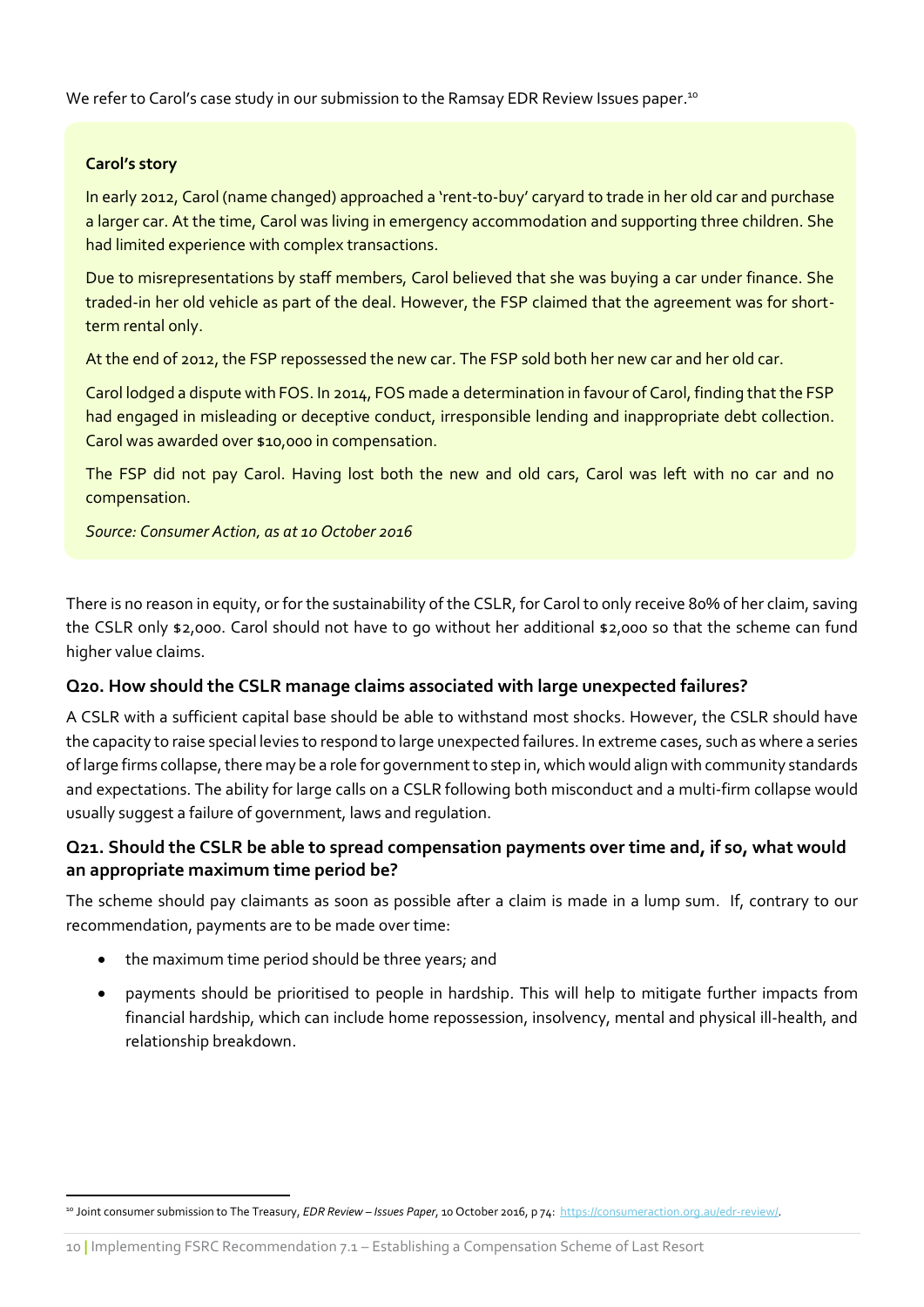## **Q22. Should the CSLR be able to impose an additional compensation limit to unpaid determinations associated with a single specific large failure and, if so, what would an appropriate limit be?**

No. This should be managed by establishing a sufficient capital base and requiring special levies, not by capping compensation.

The Discussion Paper suggests that 'compensation related to the specific loss event could be capped at \$50 million, with the result that claimants impacted by that loss event may receive less than the amount awarded if the aggregate value of claims exceeded \$50 million.' Limiting compensation in this way is unfair. This would also slow down the compensation process because all similar claims would need to be finalised, which could take many months, if not years, before the percentage that each claimant is to receive is set. Anyone bringing their claim early would face delays and could miss out if others have a claim, which could be many people in the event of a large firm failing.

# **Managing scheme evolution**

## **Q23. How should compensation for legal and professional costs be limited?**

AFCA will usually be the preferable forum for consumers' disputes against financial firms because AFCA is accessible, free and the consumer does not have to incur legal costs in obtaining a remedy. However, there will be occasions where courts are appropriate, including where it is an untested area of law, it's outside AFCA's monetary limits, or AFCA does not investigate.

However, in the interest of establishing a sustainable initial CSLR, legal and professional costs could be capped at AFCA's limits for non-financial loss, currently \$5,000.<sup>11</sup> This could be reviewed as part of the further work proposed on inclusion of court and tribunal awards.

# **Q24. What aspects of the design and operation of the CSLR should be determined by the CSLR and what aspects should be prescribed in legislation?**

We strongly support giving the CSLR flexibility provided the governance model is consistent with the recommendations of the Ramsay Review. We support flexibility and responsiveness, and do not consider that operational detail needs to be prescribed in legislation. However, the following features would be appropriate for a legislative underpinning:

- minimum coverage of the scheme;
- the ability for the CSLR to increase its capital base and raise annual levies and special levies from financial firms;
- obligations on firms to pay levies and comply with the CSLR;
- governance of the scheme, including equal consumer representation on the board; and
- ASIC oversight of the CSLR.

The CSLR must have independence from AFCA, in the event that AFCA were to administer the CSLR. The CSLR should be clearly separated from AFCA's decision making, with appropriate governance, accountability and transparency measures to ensure the independence of the CSLR.

<sup>&</sup>lt;sup>11</sup> Operational Guidelines effective 1 October 2019, pages 187-189.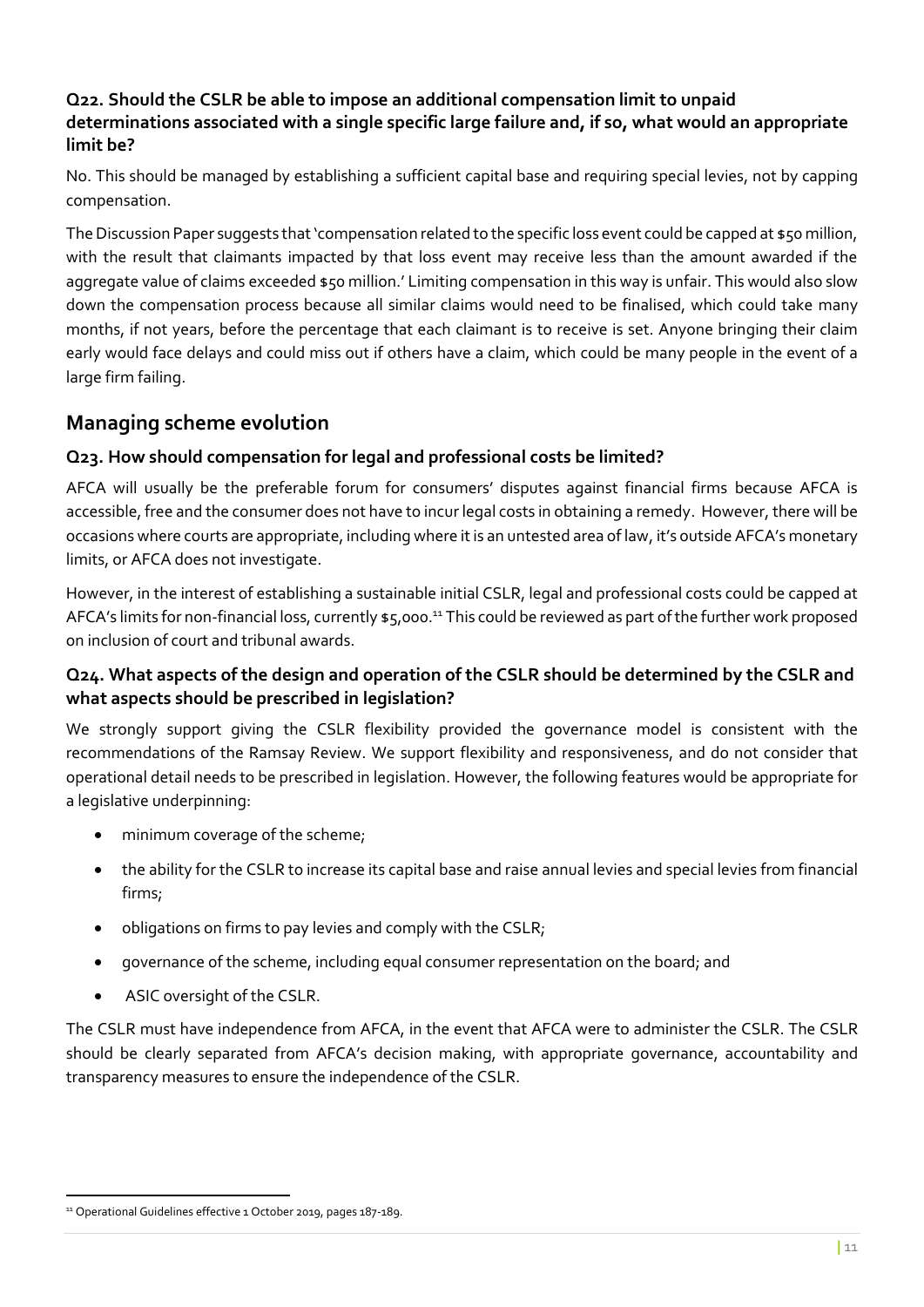# **Outstanding Ramsay Review recommendations on CSLR design**

We are concerned that several aspects of Recommendation 3 of the Ramsay Review Supplementary Final Report<sup>12</sup> were not included in the Discussion Paper. Recommendation 3 covers critical design elements for the CSLR. These recommended design elements should be progressed by Treasury as a matter of urgency, including in exposure draft legislation where appropriate.

| <b>Issue</b>                                       | <b>Recommendation #</b>                                   | Recommendation                                                                                                                                                                                                                                                                                    |
|----------------------------------------------------|-----------------------------------------------------------|---------------------------------------------------------------------------------------------------------------------------------------------------------------------------------------------------------------------------------------------------------------------------------------------------|
| Licencing<br>obligations                           | <b>Supplementary Final</b><br>Report,<br>Recommendation 3 | Financial firms providing the types of financial services covered<br>by a CSLR should be required to be members and contribute to<br>the funding of a CSLR as a condition of licensing                                                                                                            |
| <b>ASIC oversight</b>                              | Supplementary Final<br>Report,<br>Recommendation 3        | ASIC should have oversight of a CSLR to ensure it is fulfilling its<br>objectives, similar to the role envisaged for ASIC in respect of<br>AFCA. This will require ASIC to have a general directions power<br>to allow it to compel a CSLR to meet its regulatory and<br>legislative requirements |
| Governance<br>model                                | Supplementary Final<br>Report,<br>Recommendation 3        | A CSLR should be governed by an independent board with an<br>independent chair and equal numbers of directors with industry<br>and consumer backgrounds, consistent with the AFCA model'                                                                                                          |
| Independence<br>from AFCA                          | Supplementary Final<br>Report,<br>Recommendation 3        | A CSLR should operate independently of AFCA; however, these<br>bodies will need to work together                                                                                                                                                                                                  |
| <b>Functions and</b><br>powers of a<br><b>CSLR</b> | <b>Supplementary Final</b><br>Report,<br>Recommendation 3 | A CSLR should not independently reassess the merits of claims<br>which it receives                                                                                                                                                                                                                |
| <b>Debt</b><br>management<br>firms                 | Final Report,<br>Recommendation 10                        | Debt management firms should be required to be members of<br>the single EDR body. Further work should be undertaken to<br>determine the most appropriate mechanism by which to impose<br>this requirement.                                                                                        |

For further views on elements of the design of a CSLR, please see the joint consumer submission to the Ramsay Review Supplementary Issues Paper.<sup>13</sup>

<sup>12</sup> [https://treasury.gov.au/sites/default/files/2019-03/Supplementary-Final-Report-2.pdf.](https://treasury.gov.au/sites/default/files/2019-03/Supplementary-Final-Report-2.pdf) 

<sup>13</sup> Joint submission to The Treasury, *EDR Review – Supplementary Issues Paper*, 4 July 2017[, https://consumeraction.org.au/edr-review-supplementary-issues](https://consumeraction.org.au/edr-review-supplementary-issues-paper/)[paper/.](https://consumeraction.org.au/edr-review-supplementary-issues-paper/)

<sup>12</sup> **|** Implementing FSRC Recommendation 7.1 – Establishing a Compensation Scheme of Last Resort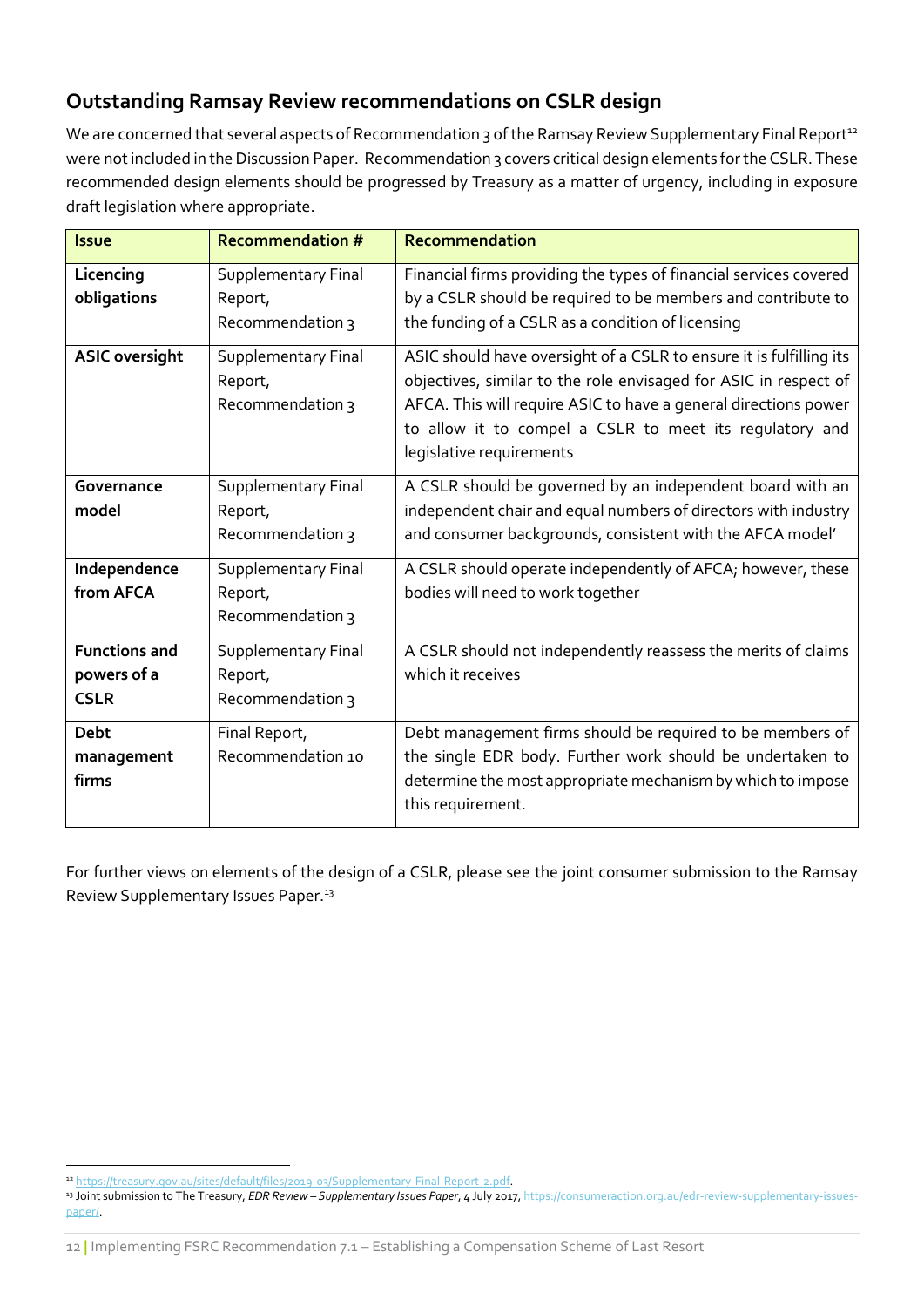# **Contact details**

Please contact Senior Policy Officer **Cat Newton** at **Consumer Action Law Centre** on 03 9670 5088 or at [cat@consumeraction.org.au](mailto:cat@consumeraction.org.au) if you have any questions about this submission.

Yours Sincerely,

General Brody

**Gerard Brody |** CEO **CONSUMER ACTION LAW CENTRE**

Dan h

**Alan Kirkland |** CEO **CHOICE**

**Karen Cox |** CEO **FINANCIAL RIGHTS LEGAL CENTRE**

FacGutha).

**Fiona Guthrie |** CEO **FINANCIAL COUNSELLING AUSTRALIA**

Hele

**Gemma Mitchell** | Managing Solicitor **CONSUMER CREDIT LEGAL SERVICE (WA) INC**